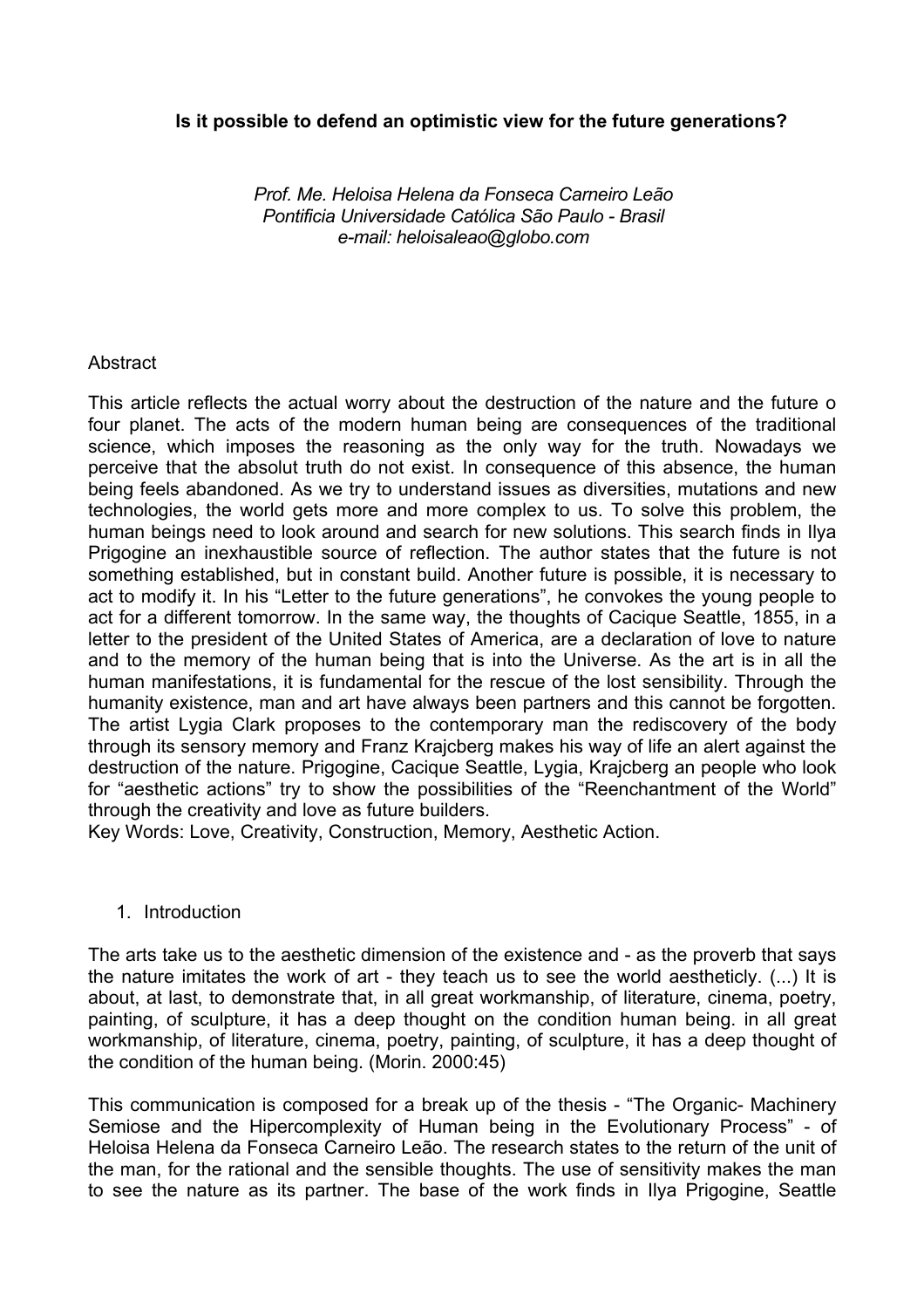Chieftain, Lygia Clark and Franz Krajcberg basic echoes. The actions in defense of the nature had not been understood in the past, as the speech of the Seattle Chieftain in the year of 1855. The chieftain in reply, to the North American government, called the attention on the continuity of the transiency of life, facing the threat of the loss of Suquamish indians lands. The words of the Chieftain, in that instant, had not been understood and received, but today with certainty they would be, as well as Prigogine are. The new environment and climate are propitious for "sensible hearts" to listen to and to assimilate its affirmations, as we verify in the reception of the present time to the concerns and the thoughts of Ilya Prigogine. Beyond the ideas of Prigogine, the research finds pertinent subsidies in the works of some artists, between them, Lygia Clark on rediscovery of the body and Franz Kraicberg with actions on the nature. Another valuable contribution comes of individuals, moved by love, that act in the life and are interested in improving other people lives. This we call "aesthetic actions".<sup>3</sup>

## **2. Creativity in the Art, the Life and the Actions**

The artistic object has the power to make the receiver to feel, to enjoy and to enrapture when confronted over it. The action to usufruct the work of art is a natural action, it occurs without effort and it awakes instinctive and deep sensations. When the artistic object presents to the receiver, floods its body and keeps it live. Even the strangest work of art provokes life reactions. Alive being is to react, is movement. To discourse on the deep effect of the art, to explain of safe form, the power of the artistic object when stimulating the man, is an arduous, complex task and predestined to errors if there is intention to find a necessary definition.

 The aesthetic actions, in the same felt as the art, make the deepest interior of the men act and serves of seeds of information for future acts. It is probable that the love act is conducted by aesthetic feelings, as is impregnated of quality of feeling. Kandinsky affirms that "all art is son of its time" and the artist portrays this time. When showing of sensible form the moment where it lives, the artist, emphasizes, with its work, the mystery of the life. On the other hand, the aesthetic action, for being a love act, is the concretion of sensitivity and the feeling to act at definitive moments. This flow in the time feeds the sígnica chain with the quality of feeling.

 The artist, when creating, is worried in opening the eyes of the public to the senses and sensitivity. The same happens when a person practices an aesthetic action. As the two actions play with the feelings, there is the convergence between them. The artistic creation and the aesthetic action construct the individual and help their limitations in life.

## 3. **Ilya Prigogine**

Prigogine, in her research, explains that the system "life" is not closed and is not in balance, in contrast, is opened and is far from balance. As consequence, from its opening to the environment, it becomes unstable and it suffers disturbances from the system as a whole. Prigogine argues on the importance of the flow of the time, of a time that is not reversible but, irreversible. When explaining that it does not exist a equivalence between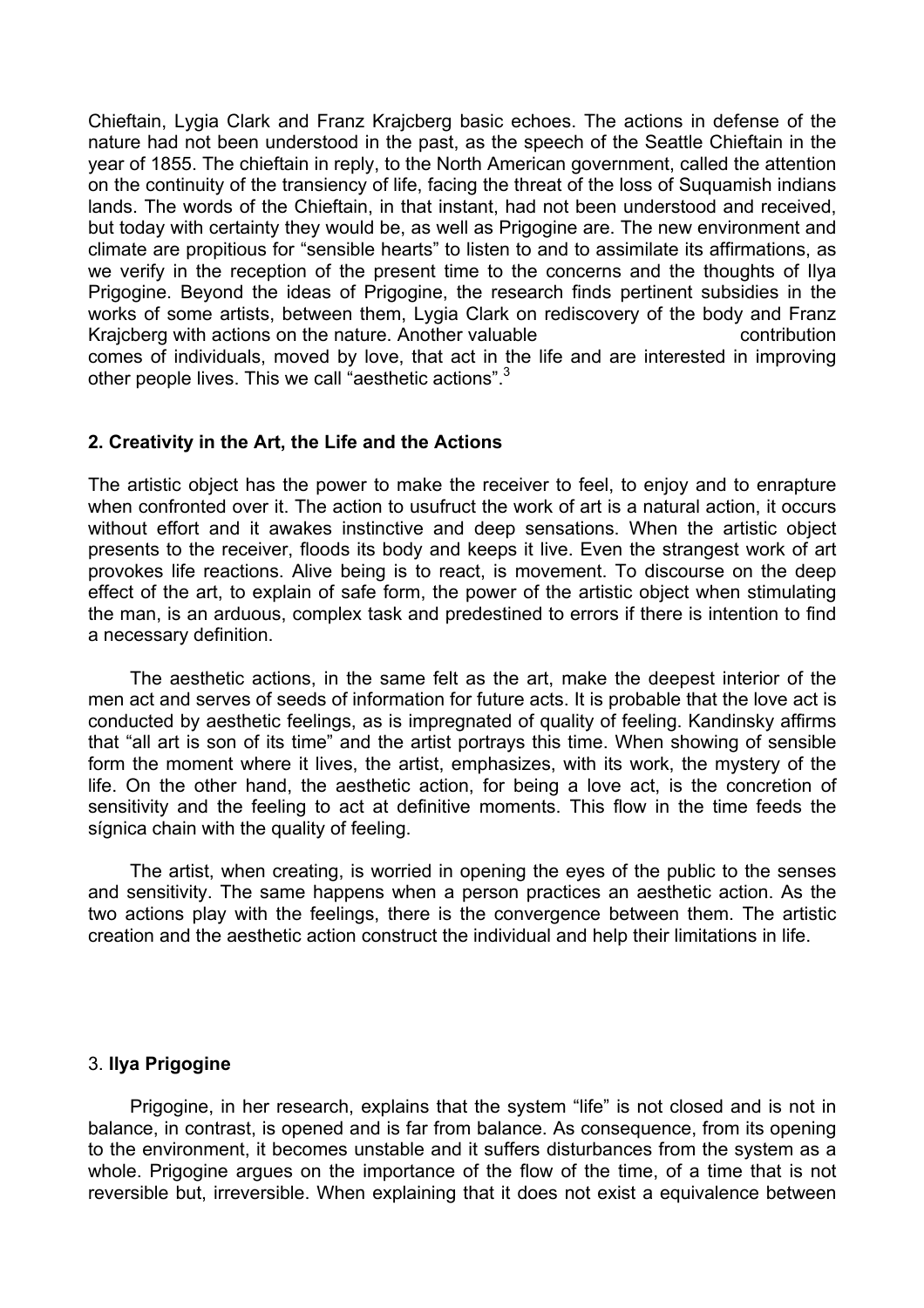past and future, points a new way. This new direction is not linear and makes possible the emergency of the creativity as a constructive element of the future. Calls attention for the event, what arrives without being waited, the contingent, the unexpected one. It affirms the impossibility of if including the creativity in a determined world already.

It is possible that the construction of the future, conducted for the creativity and the aesthetic action, is a evaluative alternative for the XXI century. Our thesis is that the concept of aesthetic creation if extended, through the times, suffered mutations and arrives at the present moment with the probability to modify the evaluative way.

Prigogine argues on the right of choices that the man possesses and show that classic science when creating the determinists and reversible laws, did not respect the flow of the time and did not allow the emergency of the choices. "The classic materialism, that assimilates the universe to a machine, asks for a watchmaker! Instead, a universe that organizes itself is a universe in which you have right to choose".

The action of the art can obtain the return of the union man/nature. As consequence of this union, the man perceives the complexity of the future. The complexity gives potential to the strength of the present moment in constructing tomorrow, a time that produces diversities and bifurcations. The bifurcations are fruits of the freedom to create ways and the complexity is the optimistically and intermediate way between the determinists, skeptical views of a pessimistic past. The creativity denied in the determinist world becomes the reflecting center in the indeterminate world. Prigogine states that the notion of complementarities between the repetition and the creativity will construct the future.

The union of the reason with sensitivity emphasizes the dialogue between the objective and poetical thoughts and gives potential to the human reflection and the expansion of the mind. The research defends the action of the artist and of individuals in the world, or, proposes and executors of action. The artist, by means of the Percipient Performances, Installations etc., contributes for the development of the relation man/nature for the bias of complexity.

Prigogine, in her optimistically vision, knows that it is not easy to arrive at a happy future. She knows about the difficulty in positively directing the use of the new technologies, a time that commercial interests are in charge. However, it is necessary to be hopeful and look at the future in a nice way, not bitter. For Prigogine, the future is a construction and it always has the possibility of reverting the destructive way.

With this optimistic spirit, Prigogine writes a Letter to the Future Generations with intention to alert youth to take decisions in front of the future:

"It fits to the future generations to construct a new coherence that incorporates the human values and science, something that ends the prophecies as the '' end of science '', '' end of history '' or about the advent of the after-humanity".

### 4. **Lygia Clark**:

The modern man, in its evaluative trajectory, concentrated in the vision its important door of perception. The hearing was the second door and the other entrances of perceptions had been relegated to inferior plans. Lygia perceived the importance of the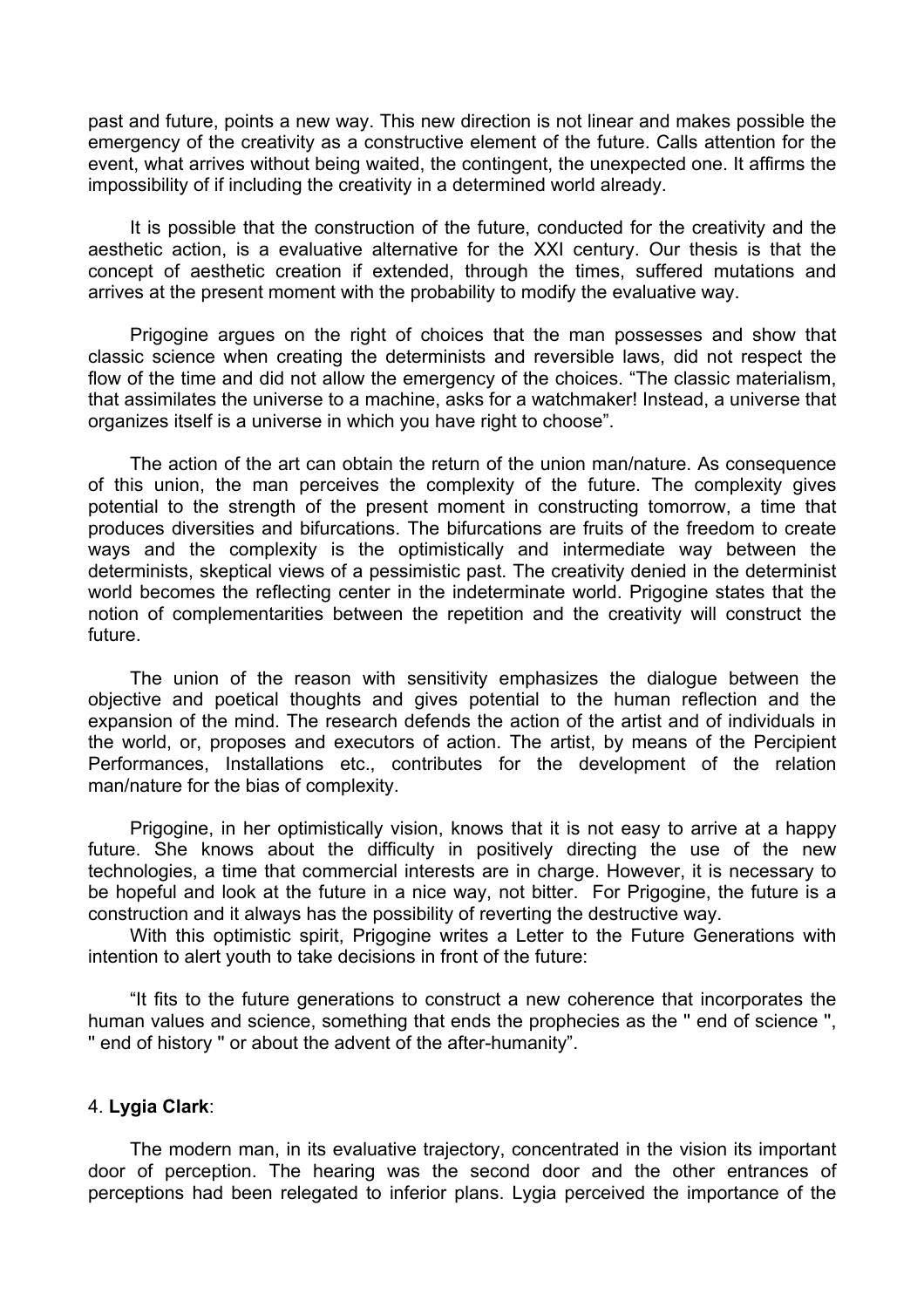directions to complement the being. Why not to rescue the asleep sensations? If the man is composed by the union of *homo sapiens* and *homo demens*, why to forget *demens* and concentrate only in *sapiens*? Lygia brings for the artist the responsibility to show the alternative ways, to balance and to join this shared and nostalgic body.

Lygia, since 1976, proposes the human being to free its alive sensitivity and live the instant. To free the individual of its mooring cables, it considers: "To live the present moment, the art without art". Goes beyond when saying that "the modern man must discard itself of this excess of rationalism that is in the heart of the contemporary thought". The vanguard work of Lygia exactly represents the look of the individual for itself, for rediscovery of lost sensations. Lygia when seeing the body in its totality makes the interior and the exterior dialogue and anticipates the current concern. The body, as unique, points to the inexistence of an interior part and another exterior. "In the sensorial Phase of my work, that I called Nostalgia of the Body, the object still was an indispensable way between the sensation and the participant. The man finds its proper body through touchable sensations carried through in exterior objects itself".

Lygia Clark calls attention for the necessity to extend the arts in the direction of the exploration of all the directions, not only of the vision. This search for new meanings of ME is a way for a poetical of the body. Lygia affirmed that she was not an artist and yes a propose and, in 1968, she wrote the manifesto:

We are the proposes: we are the mold; to you fits the blow, in the interior of this mold: the direction of our existence.

We are the proposes: our proposal is the dialogue. Alone, we do not exist; we are yours to make use. We are the proposes: we embed the work of art as such and request you so that the thought lives for the action.

We are the proposes: we do not consider nor the past nor the future, but now.

In this manifesto it is possible to understand as the work of art provokes the action and creates the individual. It is almost as a divine action. As it was a life blow. It is the sensorial experimentation that transforms the body. Lygia expands the borders of artistic making, when interacting with the diverse languages, the public and thinking the body. It promotes in 70/80 years a new relation between the artist and the spectator. Of this form, Lygia presents a new position to the artists, who at this time already were worried about the artistic object, for the optics of the reception.

## 5. **Franz Krajcberg**

Krajcberg, Pole, naturalized Brazilian, felt in the skin pains of the war and, when seeing the forest fires in Brazil perceived that the man does not like to live in peace, he always wants to destroy. From this experience he dedicated to his life and art in the defense of the nature. He affirmed several times that his intention goes beyond the art. The desire of Krajcberg is to contribute in the maintenance of the complexity of the nature. In his work, he uses the residues of the fields devastated by man, that seemed battlefields. The sculptures are done monuments of trunks, twigs and debris of forest fires and deforestations.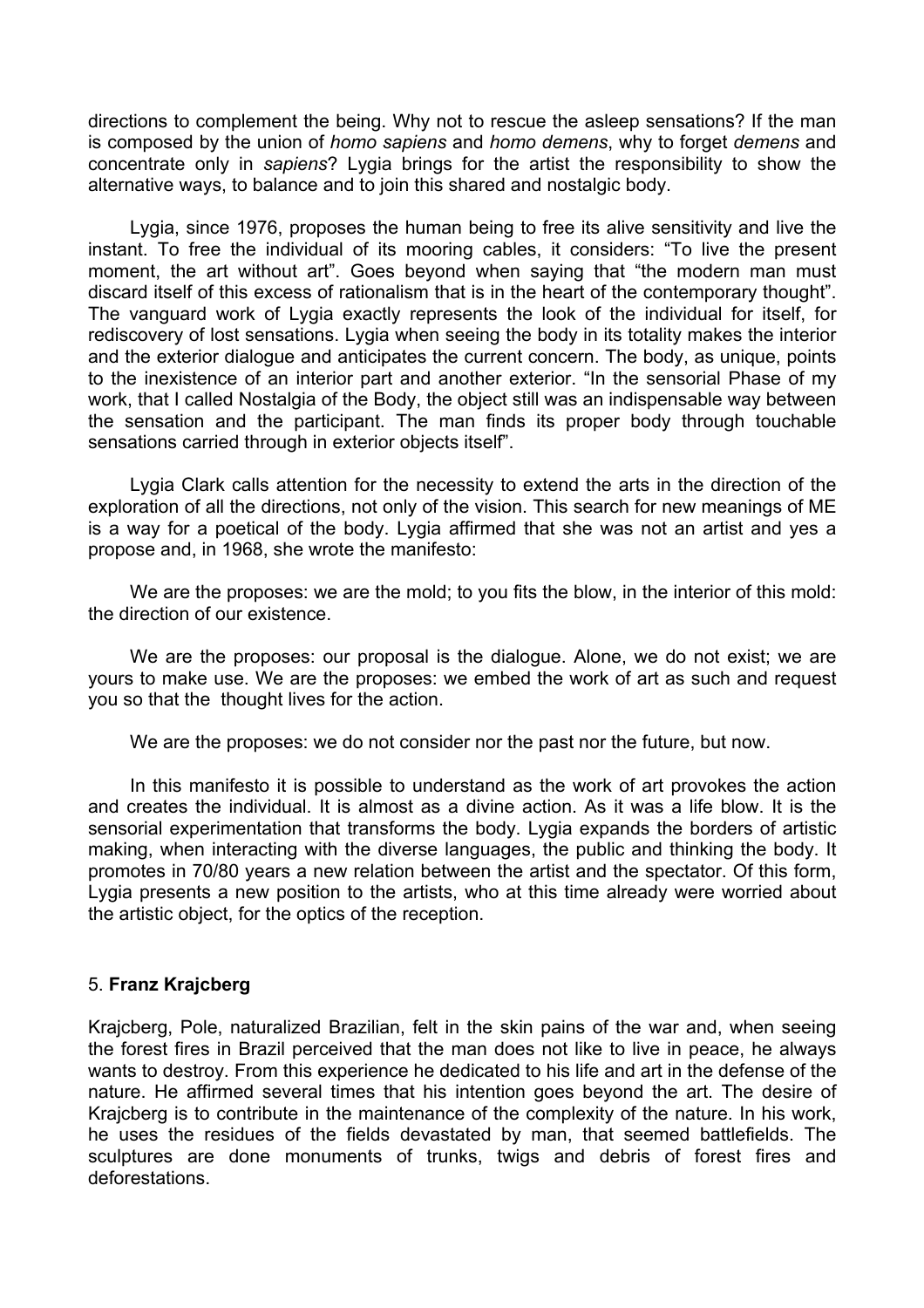The artist engaged with the future of the life argues on his work: "If it is art or not, it is subject for others. It does not matter if the people like or not what I make… My work is the only way to express myself. If I start to cry out on the street, they take me to a hospital of crazy people ". (Franz Krajcberg)

### 6. **Aesthetic actions to improve the World**

 Some actions of individuals and news articles show aesthetic actions, that make the difference:

"The house of the mason turned library" – O Estado de São Paulo - 5/10/2005

"Children who want to make the difference" – O Estado de São Paulo -12/10/2007 "Pensioner Extends Communitarian Pharmacy in the Yard of House" – O Estado de São Paulo - 8/9/2007

"The Dumb That Takes Books to Children" – O Globo 16/9/2007

### 7. **Conclusion**

 The present time of the thinkers, artists and individuals that dedicate to the aesthetic actions, presented here, allow us to believe in another future. These altruistic gestures are full of love and spill life on the life. To dream, to imagine, to project: the period of war yielding place to the one of peace is a possible conquest in century XXI.

 The fusing of sensitivity with the reason and the unfolding of this fusing is in the base of the reflections of this work. The affirmations of Ilya Prigogine on the freedom and the creativity in the construction of the future, point in the direction of the love as constructive base of a differentiated future. In the same direction, the function of the artist as proposers of diverse sensations influences the return to the unit of the man. The research emphasizes the aesthetic action as an instrument capable to make possible transformations of lives and behaviors.

 We live in an opened system, complex, that allows the emergency of the creativity. Thus, we can imagine that the man in constant contact with the poetry of life, either in works of art or in aesthetic actions, he can modify the evaluative way. In the letter to the future generations, Prigogine defends the action, the optimistically vision and the possibility of the reenchantment of the world. She defends the freedom to act and shows the inherent responsibility to this freedom.

 Lygia, when saying that she was not an artist, but a proposer, shows a new position of the artist in front to the public. Krajcberg, when dedicating his life to show the abuses of the man on the nature. These artists, as others, create a new artistic object that is not the final result anymore - the workmanship itself, but the proper act. The action as poetry.

 It is possible that the aesthetic works of art, actions and the concern with all of the life obtain the Reenchantment of the world defended for Prigogine. The feeling of the love has the power to nourish and to contribute for the evolution of the cosmos, the nature, and the people. When managing the actions, the love, shows the possibility to occur the so waited transition of the culture of the war for the culture of the Peace. We finish with the phrase of André Comte-Sponville: "Weakest the same love, unhealthiest, earns more than some omnipotence that was without love". (2007: 45)

#### **8. References**